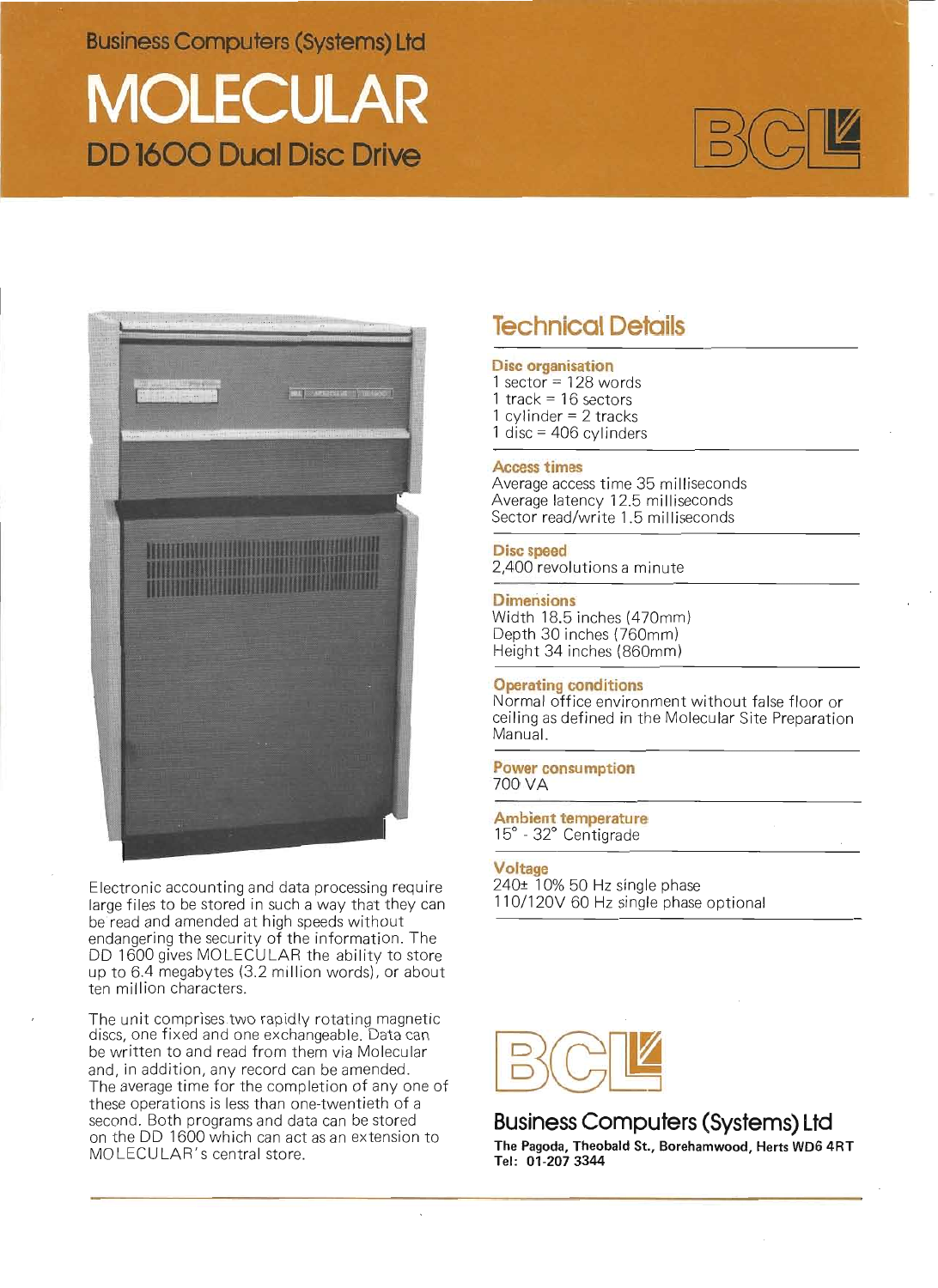## **CONTROL DATA (52) 9427H DOUBLE-DENSITY CARTRIDGE DISK DRIVE** CONTf\OL DATA DESIGNED FOR ORIGINAL EQUIPMENT MANUFACTURERS





CONTROL DATA 9427H Cartridge Disk Drive is a medium capacity, random-access storage device which records and reads information on a cartridge disk. The basic 9427H unit consists of a rack-mountable deck assembly which includes a spindle and drive motor, head-positioning mechanism, logic chassis, power supply and air-filtration system. The read/recovery circuit will operate with or without missing clock patterns such as those found in variable sector formats. The unit features absolute (direct) addressing to position heads to desired track.

The CDC® 9427H uses the CDC 9848 Cartridge Disk or equivalent (IBM 5440). A Single disk within the cartridge stores information on two oxide-coated surfaces. Head positioning is performed by a closed-loop, proportionalservo system. The carriage is driven by a voice-coil linear actuator, which provides rapid data accessing.

The basic 9427H has a capacity of 50 x 10<sup>6</sup> bits. Storage capabilities can be doubled by adding an optional fixed disk. This disk provides the same facilities as the cartridge, except that it is non-removable.

#### Special Features:

- 12 MB standard, optional 6 MB and 3 MB capacities unformatted
- Under 35 ms random access time
- Independent blower motor
- Rack or cabinet mount options
- Self contained, integral, universal 50/60 H, 100-250 VAC power supply.
- Extremely cool operation (less than 5° F temp. rise in the cartridge area)
- Wide voltage tolerance (-15% +10%) allows operation during power brown-outs

### OPERATOR CONTROL PANEL

| Start                         | Ready     | Active    | Fault<br>Reset      | Write<br>Protect<br>Upper     | Write<br>Protect<br>Lower<br>Alternate<br>Action<br>Switch |  |  |
|-------------------------------|-----------|-----------|---------------------|-------------------------------|------------------------------------------------------------|--|--|
| Alternate<br>Action<br>Switch | Indicator | Indicator | Momentary<br>Switch | Alternate<br>Action<br>Switch |                                                            |  |  |

Start Switch- When depressed, energizes the spindle drive motor and initiates the First Seek sequence provided the cartridge disk is in place. the cartridge hold downs are closed and the appropriate voltages are present.

Start Indicator-Lights when the spindle is rotating and remains lit after the Start Switch is de-energized until the spindle has stopped. The indicator also is lit when the Start Switch is in the "on" position, ever. if a condition exists which prevents the First Seek sequence.

Fault Reset Switch-Pressing the switch clears the Fault flip-flop in the logic chassis and extinguishes the Fault Indicator on the operator panel, providing the fault condition is no longer present. Faults which are potentially damaging to heads or media result in automatic head retraction and stopping of the spindle, and can only be cleared by stopping and re-starting the spindle with the Start switch.

Fault Reset Indicator- Lights when one or more operational faults occurs.

Write Protect Upper Switch-When depressed, prevents Write and Erase operations. thus protecting data on the cartridge disk.

Write Protect Upper Indicator-Lights when cartridge data are protected either by the controller via I/O signals or by the operator via the Write Protect Switch.

Write Protect Lower Switch-When depressed, prevents Write 'and Erase operations, thus protecting data on the fixed disk.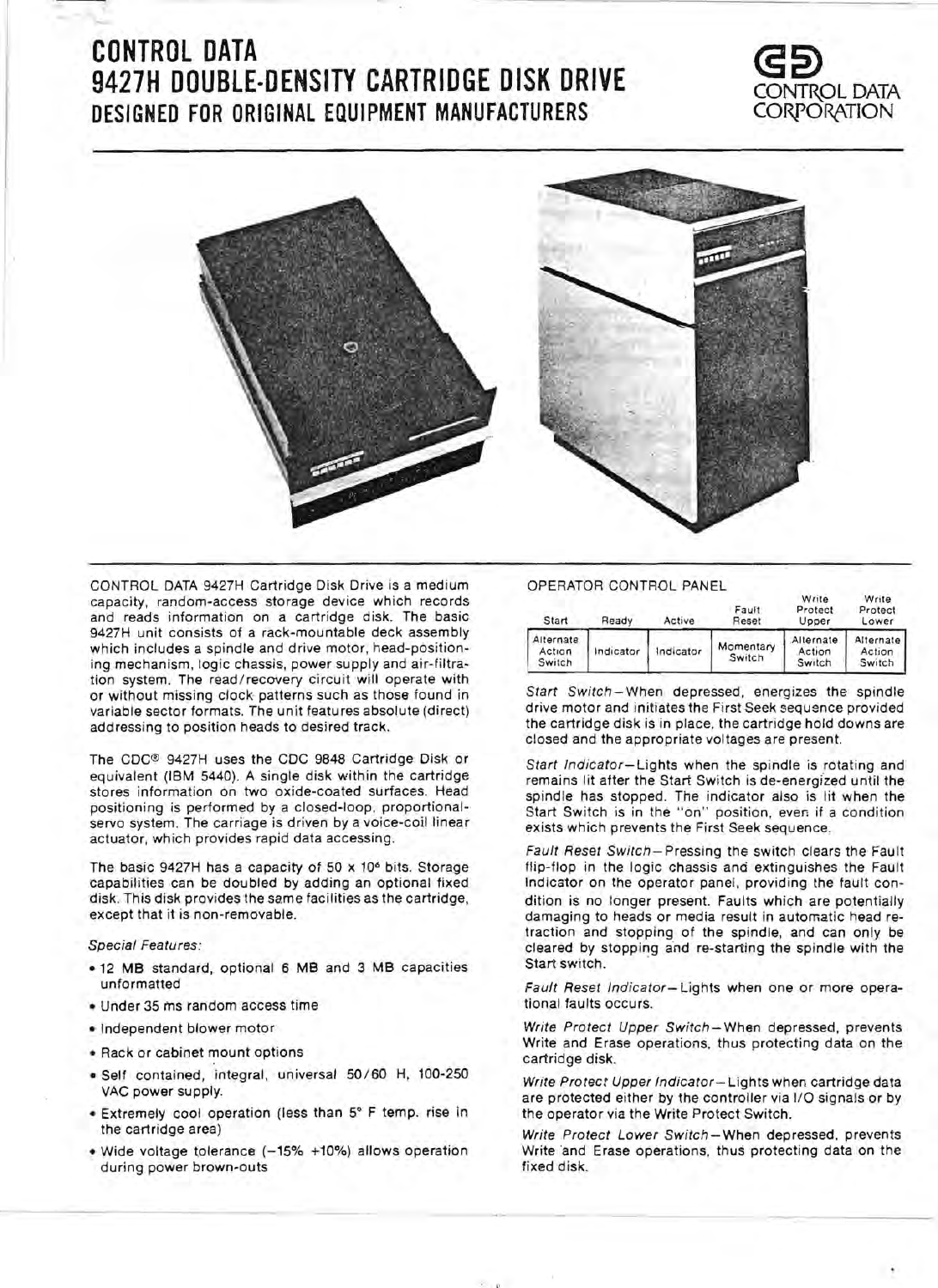Write Protect Lower Indicator- Lights when fixed disk data are protected either by the controller via I/O signals or by the operator via the Write Protect Switch.

Ready Indicator- Lights when unit is up to speed and the heads are loaded and a first seek has been successfully completed.

Active Indicator-Lights when unit is seeking, reading or writing.

### INTERFACE DATA

The 9427H interface provides flexibility in the design of new controllers, yet remains compatible with existing controllers for CDC Cartridge Disk Drives. All interface signals are defined true when at ground potential, and false when at +4 volts (nominal).

#### INPUT SIGNAL LINES

Cylinder Address Bits-Consist of nine lines carrying the cylinder address to the drive when the CA strobe is valid (true).

Return to Zero Seek-A 1 microsecond pulse which causes the heads to recalibrate to cylinder position 000. Optionally, this line can be a level used in conjunction with CA strobe.

Head Select-One line is used to select the cartridge or fixed disk, and another line selects the upper or lower Read/Write head of the selected disk. Optionally, either or both head select lines can be converted.

Write Data Clock-One line carries the double frequency clock and data information signals to the drive.

Write Gate- When true, the Write Gate enables a write current to pass through the write coils of the selected head.

Erase Gate- When true, the Erase Gate enables an erase current to pass through the erase coils of the selected head.

Read Gate- When true, the Read Gate enables the recorded transitions on a pack to be sensed when the head is selected. The Read Gate is also used to gate separated data and separated clock pulses to be transmitted to the controller.

Unit Select-Four lines (one per unit) are used to select a unit to be accessed. The lines must remain active during any command from the controller, except when monitoring Interrupts. Optionally, the unit may be continually selected for star configuration.

Write Protect or Track Offset-This dual mode-line is enabled by a switch in the interface panel. When in the Write Protect mode, actuating this line inhibits writing and erasing. When in the Track Offset mode, activating this line causes heads to move cyclically  $\pm 800$  micro inches from nominal position at a 2 Hz rate.

200 TPI Status- When true, the line indicates that unit is operating in a 200 TPI mode.

Stop Override-If the unit of interest has been started by the operator and the stop-override option has been selected, then Unit Select will maintain 9427H in a selected on-line condition until the Unit Select falls, even if the front panel start switch is reversed to an "off" position.

## OUTPUT SIGNAL LINES

All output lines are gated by unit select with the exception of the Interrupt lines.

On Cylinder- When true, the line indicates that the heads have been moved to the desired location indicated by the contents of the Cylinder Address Register. At the On Cylinder time, the carriage has positioned the heads at the nominal track location and is ready for a new command sequence. Optionally the On Cylinder can also be present when a Seek Error has occurred.

Read Data-The separated Read Data is transmitted on this line, and is valid only when Read Gate is "on." Pulse width is optionally either 100 ns or 200 ns.

Read Clock-The separated clock is transmitted to the controller using Read Clock line. This line is also only true when Read Gate is true. Pulse width is optionally either 100 ns or 200 ns.

Index- This line carries the selected index from the cartridge if a cartridge head is selected or from fixed disk if a fixed disk head is selected (providing fixed disk is installed). Indices are detected by two separate transducers and only one line driver is used. Options allow its timing to coincide with the sector 0 pulse or to occur in the middle of the last sector.

Sector-The gated sector is from the cartridge if a cartridge head is selected and is from the fixed disk if a fixed-diSk head is selected. Pulse width for both Sector and Index is nominally 50 microseconds.

Seek Error- The situation occurs when heads have failed to move to the specified cylinder address within 500 ms of CA strobe. An RTZS command sent to the unit indicating a Seek Error will clear the Seek Error condition and restore the actuator to cylinder 000.

Fault-The Fault condition is true if any of the following conditions exist: multiple head selection; Read and Write Gate enabled at the same time; Read and Erase Gate enabled at the same time; Erase current and no Write Gate; Write current and no Erase Gate; Read, Write or Erase Gates are "on," but On Cylinder is not true; departure of power supply voltages from specified values; or if the fixed disk heads are selected when no fixed disk is installed. All fault conditions except the last two are latched and are resettable by the Fault Reset switch or by RTZS.

Write Protected- When Write Protected, raising of internal Write Enable is totally inhibited. The condition is true if Write Protect line from the controller is true or if the applicable operator control panel Write Protect switch is "on."

Unit Ready- Condition is true if cartridge is in place, disks are up to speed, heads are loaded and the unit has been selected by a controller.

Interrupt 1, 2, 3 and 4-These lines are unique to each disk drive and therefore not gated by the unit select line. Interrupt (attention), when true, indicates that either the previously initiated seek has been completed and the heads are On Cylinder, or 500 ms have elapsed since the start of the Seek and On Cylinder did not rise. Interrupt is reset by either Read or Write Gate, or by another seek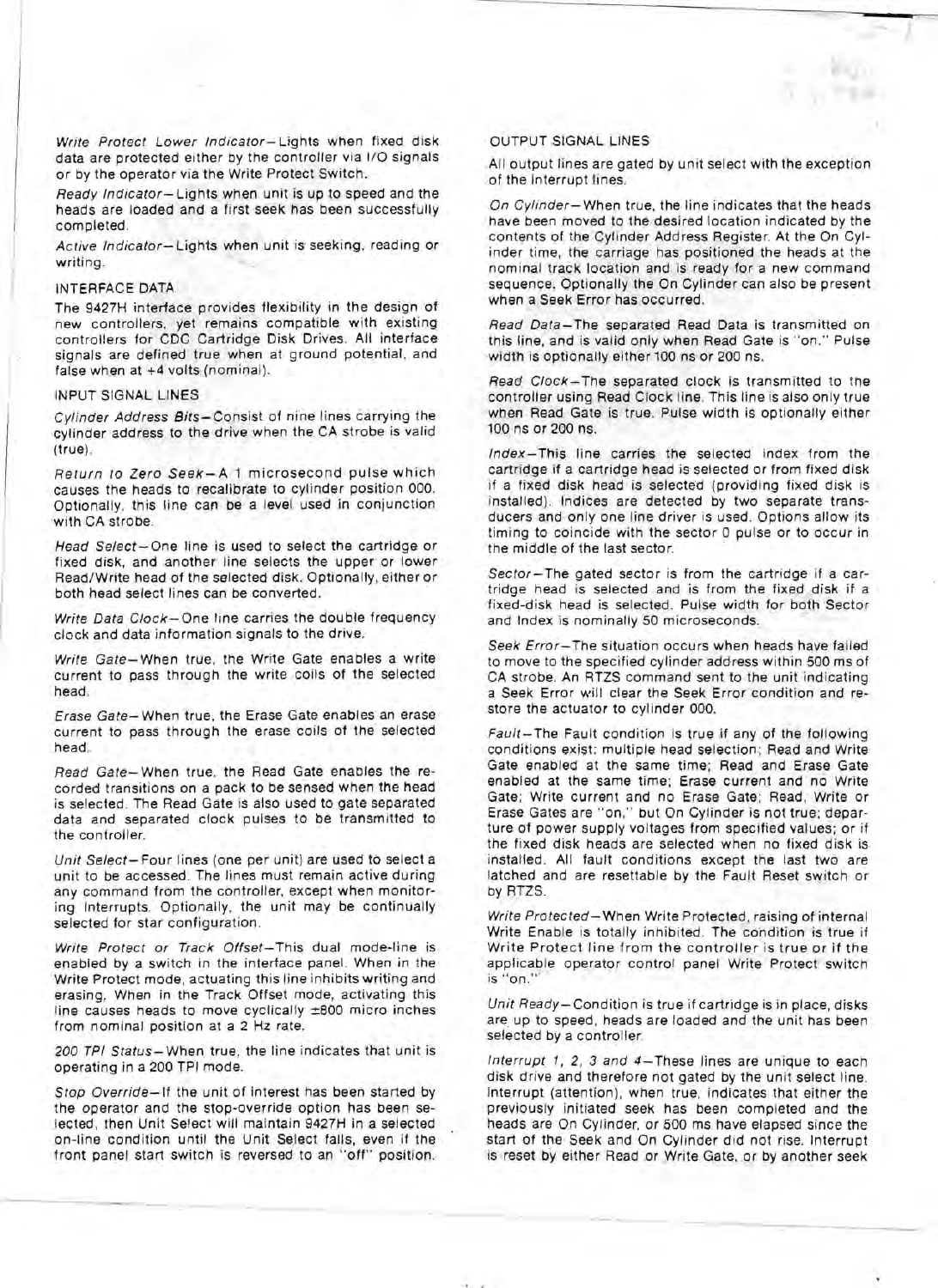to complete a Seek. It may be reset only by an RTZS command. **for the unit and disk which is selected.** 

command. The Seek Error line is made true by any failure Sector Address - Six lines carry the address of the sector<br>to complete a Seek. It may be reset only by an RTZS currently under the Read/Write heads. They are gated



'With the optional availability of Logical Address Interlock and Address Acknowledge interface lines using a Winchester connector, the 9427H is compatible with the Diablo 40 Series Cartridge Disk Drive. Address Interlock is not available on the ELCO connector.<br>\*\*Switches are provided to invert each of these signals to allow compatibility with any head power is supplied by the 9427H on Winchester and 3M connector options. With ELCO or AMP connections, it is optionally supplied by either the controller or the 9427H.

| <b>SPECIFICATIONS</b>                                                                                    |                                                                                                     | <b>Sectors</b>                                       | 1, 2, 3, 4, 5, 6, 7, 8, 9, 10, 12,                                                                |  |  |  |  |
|----------------------------------------------------------------------------------------------------------|-----------------------------------------------------------------------------------------------------|------------------------------------------------------|---------------------------------------------------------------------------------------------------|--|--|--|--|
| <b>Track Density</b><br>Accessing Time                                                                   | 200 TPI or 100 TPI                                                                                  |                                                      | 14, 15, 16, 18, 20, 24, 25, 28,<br>29, 30, 32, 36, 40, 48, 50, 56,<br>60, 64, 72 hard or missing- |  |  |  |  |
| Maximum access time                                                                                      | 60 ms                                                                                               |                                                      | clock soft sectoring                                                                              |  |  |  |  |
| Maximum track to track<br>access time                                                                    | 7 <sub>ms</sub>                                                                                     | Units per controller<br>I/O channel                  | 4 maximum, in daisy-chain<br>configuration                                                        |  |  |  |  |
| 35 ms<br>Average access time                                                                             |                                                                                                     |                                                      |                                                                                                   |  |  |  |  |
| Spindle Speed                                                                                            | 2400 rpm (1500 rpm optional)<br>$(\pm 2\%$ with $\pm 1/2$ Hz and $+10\%$ -<br>15% mains tolerances) | Data Capacity<br>Bits per track<br>Bits per cylinder | 62,500 nominal<br>250,000 nominal (125,000<br>without fixed disk option)                          |  |  |  |  |
| Latency Time<br>12.5 mx (at 2400 rpm)<br>(20 ms at 1500 rpm)                                             |                                                                                                     | Bits per unit                                        | 100,000,000 nominal<br>(50,000,000 without fixed disk<br>option)                                  |  |  |  |  |
| Recording                                                                                                |                                                                                                     | Cartridge Disk                                       |                                                                                                   |  |  |  |  |
| Mode                                                                                                     | Double frequency                                                                                    | Disk per cartridge                                   |                                                                                                   |  |  |  |  |
| Density (nominal)                                                                                        | 1530 bpi (outer track)<br>2200 bpi (inner track)                                                    | Useable recording<br>surfaces per disk<br>cartridge  | 2                                                                                                 |  |  |  |  |
| Bit rate (nominal)                                                                                       | 2.50 MHz (1.56 MHz at 1500<br>rpm)                                                                  | Disk surface diameter<br>Recording diameters         | 14 inches<br>Track 405 (inner), 9.077 inches                                                      |  |  |  |  |
| Tracks per cylinder<br>4 (2 if fixed disk removed)<br>Cylinders per unit<br>406 (numbered 0 through 405) |                                                                                                     |                                                      | Track 0 (outer), 13.127 inches<br>nominal                                                         |  |  |  |  |
|                                                                                                          |                                                                                                     |                                                      |                                                                                                   |  |  |  |  |

---- ----.- - ..- --

## 9427H Simplified Functional Block Diagram